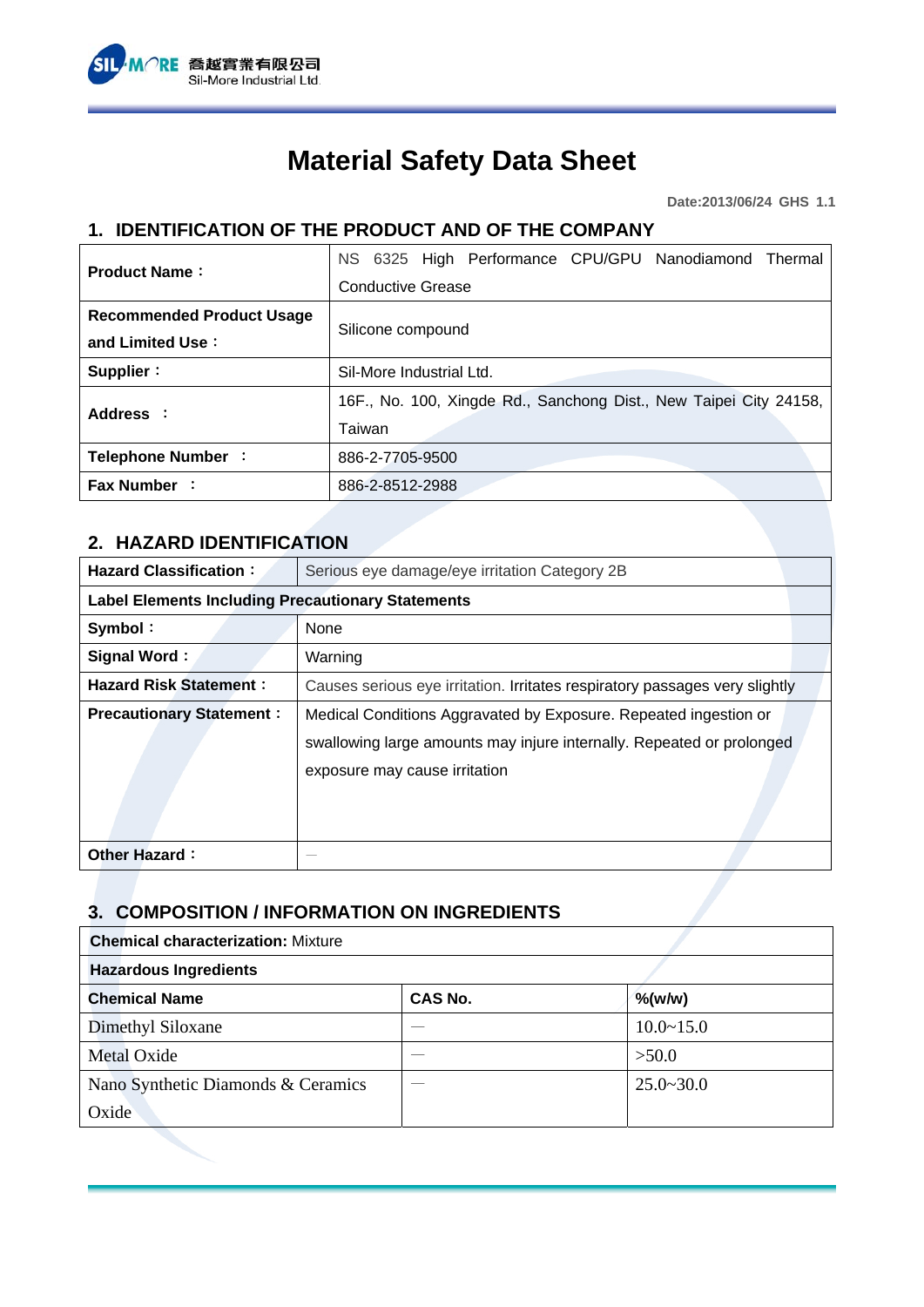

#### **4. FIRST AID MEASURES**

| <b>First Aid Measures</b>                                                                        |                                |  |
|--------------------------------------------------------------------------------------------------|--------------------------------|--|
| Inhalation:                                                                                      | No first aid should be needed. |  |
| Skin:                                                                                            | No first aid should be needed. |  |
| Eyes:                                                                                            | Immediately flush with water.  |  |
| Oral:                                                                                            | Get medical attention.         |  |
| <b>Important Symptoms and Hazard Effects: None</b>                                               |                                |  |
| Personal protection for first aid or rescue personnel who have to enter the workplace in which a |                                |  |
| major spill has occurred: None                                                                   |                                |  |
| <b>Note to physicians:</b> Treat symptomatically.                                                |                                |  |

### **5. FIRE-FIGHTING MEASURES**

**Suitable Extinguishing Media:** On large fires use dry chemical, foam or water spray. On small fires use carbon dioxide (CO2), dry chemical or water spray. Water can be used to cool fire exposed containers.

**Specific Hazards:** None

**Special Fire Fighting:** Self-contained breathing apparatus and protective clothing should be worn in fighting large fires involving chemicals. Use water spray to keep fire exposed containers cool. Determine the need to evacuate or isolate the area according to your local emergency plan.

**Special protective equipment for the Fire Fighters:** None

## **6. ACCIDENTAL RELEASE MEASURES**

**Personal Precautions:** Observe all personal protection equipment recommendations described in Sections 5 and 8.

**Environmental Precautions:** You will need to determine which federal, state and local laws and regulations are applicable. Sections 13 and 15 of this MSDS provide information regarding certain federal and state requirements.

**Methods for Cleaning up:** Wipe up or scrape up and contain for salvage or disposal. Materials in contact with water, moisture, acids or bases have the potential to generate hydrogen gas. Recovered material should be stored in a vented container. Clean area as appropriate since spilled materials, even in small quantities, may present a slip hazard. Final cleaning may require use of steam, solvents or detergents. Dispose of saturated absorbent or cleaning materials appropriately, since spontaneous heating may occur. Local, state and federal laws and regulations may apply to releases and disposal of this material, as well as those materials and items employed in the cleanup of releases.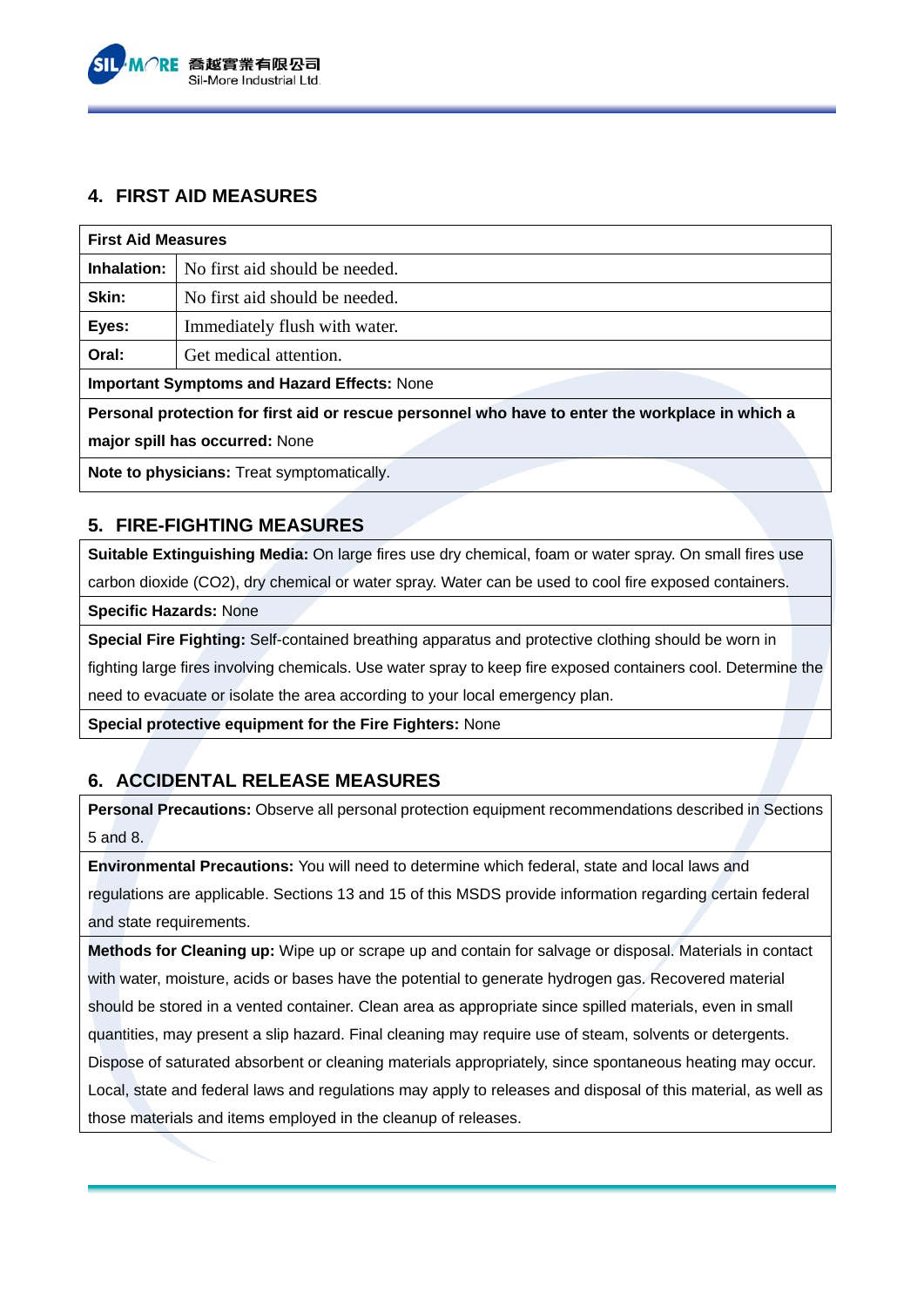

#### **7. HANDLING AND STORAGE**

**Handling Precautions:** Product may evolve minute quantities of flammable hydrogen gas which can accumulate. Adequately ventilate to maintain vapors well below flammability limits and exposure guidelines. **Storage Conditions:** Do not repackage. Do not store in glass containers which may shatter due to pressure build up. Clogged container vents may increase pressure build up. Keep container closed and store away from water or moisture.

## **8. EXPOSURE CONTROLS / PERSONAL PROTECTION**

| <b>Engineering Controls</b>              |                                                      |
|------------------------------------------|------------------------------------------------------|
| <b>Local Ventilation: Recommended.</b>   |                                                      |
| <b>General Ventilation: Recommended.</b> |                                                      |
| <b>Personal Protective Equipment</b>     |                                                      |
| <b>Respiratory protection:</b>           | No respiratory protection should be needed.          |
| Hand protection:                         | No special protection needed.                        |
| Eye protection:                          | Use proper protection - safety glasses as a minimum. |
| <b>Skin protection:</b>                  | Washing at mealtime and end of shift is adequate.    |
| Hygiene Measures: -                      |                                                      |

### **9. PHYSICAL AND CHEMICAL PROPERTIES**

| <b>Physical Form: Grease</b>  | Odor: Slight odor      |
|-------------------------------|------------------------|
| <b>Color: Gray</b>            | Melting Point: $-$     |
| $pH:$ $-$                     | Boiling point/range: - |
| Decomposition Temperature : - | Flash Point: $-$       |
| Autoignition temperature: -   | Teat Method: $-$       |
| Vapor Pressure @ 25°C: -      | <b>Explosive Limit</b> |
| Vapour Density (air=1): -     | Upper Limit: $-$       |
| Specific Gravity: $-$         | Lower Limit: -         |
| Viscosity @25°C: 89,000       | Water Solubility: $-$  |

## **10. STABILITY AND REACTIVITY**

**Stability:** Stable.

**Possibility of Hazardous Reactions:** Hazardous polymerization will not occur.

**Conditions to Avoid:** None

**Materials to Avoid:** Oxidizing material can cause a reaction.

**Hazardous Decomposition Products:** —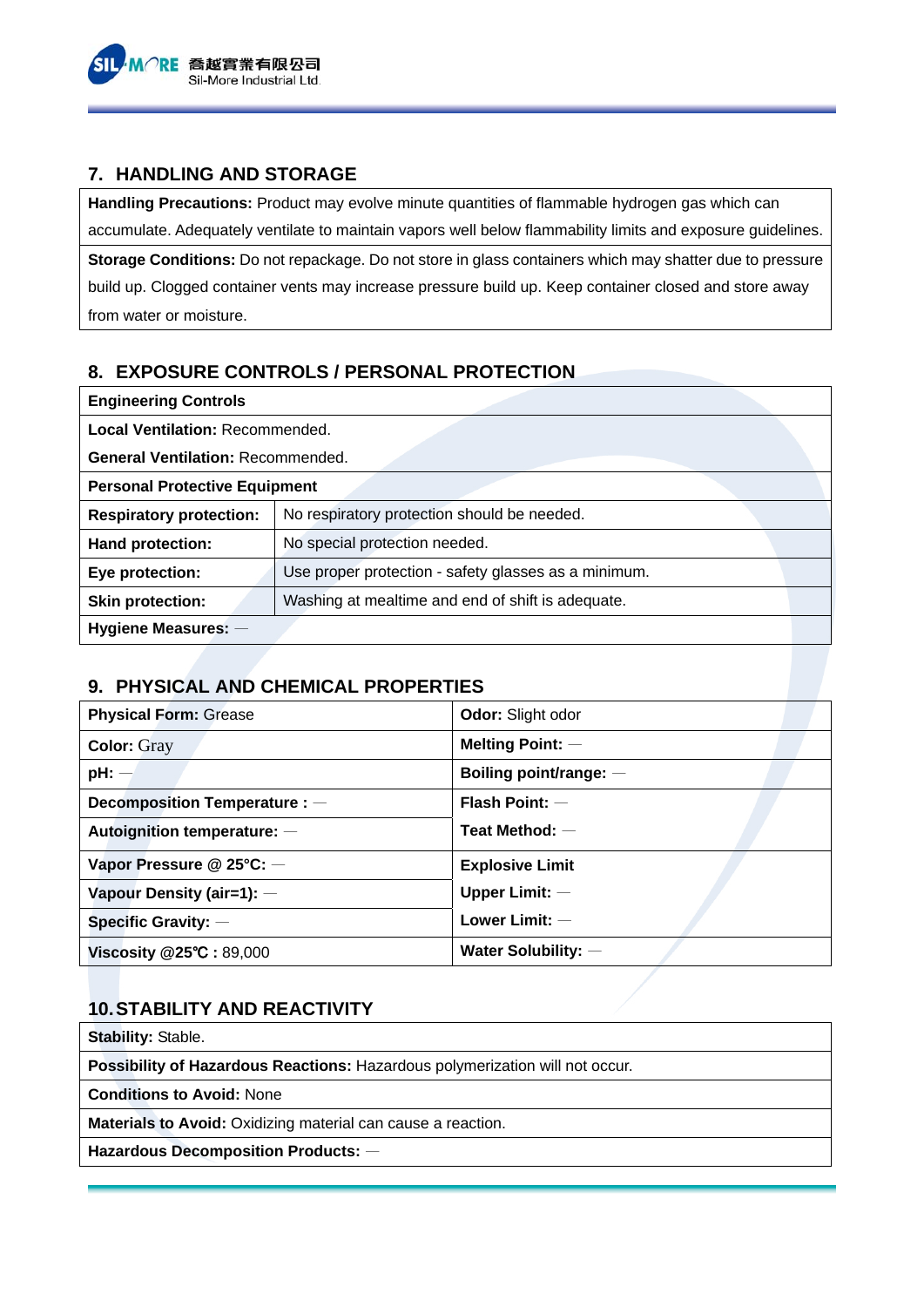

#### **11. TOXICOLOGICAL INFORMATION**

| Route of Exposure: -                                              |    |  |
|-------------------------------------------------------------------|----|--|
| Signs and Symptoms of Overexposure: -                             |    |  |
| <b>Acute Toxicity: -</b>                                          |    |  |
| Eyes:                                                             |    |  |
| Skin:                                                             |    |  |
| Ingestion:                                                        | __ |  |
| Inhalation:                                                       | -- |  |
| <b>Chronic Toxicity: -</b>                                        |    |  |
| Other Health Hazard Information: No known applicable information. |    |  |

## **12. ECOLOGICAL INFORMATION**

**Aquatic and Terrestrial Ecotoxicity:** No data available.

**Persistence and Degradability Degradation:** No data available.

**Bioaccumulative Potential Bioaccumulation:** No data available.

**Mobility in Soil:** No data available.

**Other Adverse Effects:** No data available.

### **13. DISPOSAL CONSIDERATIONS**

**Dispose of in accordance with local regulations.** 

## **14. TRANSPORT INFORMATION**

| <b>International Transport Information</b>                                       |  |  |
|----------------------------------------------------------------------------------|--|--|
| <b>Proper Shipping Name:</b>                                                     |  |  |
| Class:                                                                           |  |  |
| <b>Packing Group:</b>                                                            |  |  |
| Hazard Label(s):                                                                 |  |  |
| UN No. $:$ $-$                                                                   |  |  |
| <b>Transport Regulations:</b> Transport of in accordance with local regulations. |  |  |
| Special Requirements and Additional Information : -                              |  |  |

### **15. REGULATORY INFORMATION**

**Applicable Laws:** Traffic Safety Rules.

Rules on Workers Health and Safety Facilities.